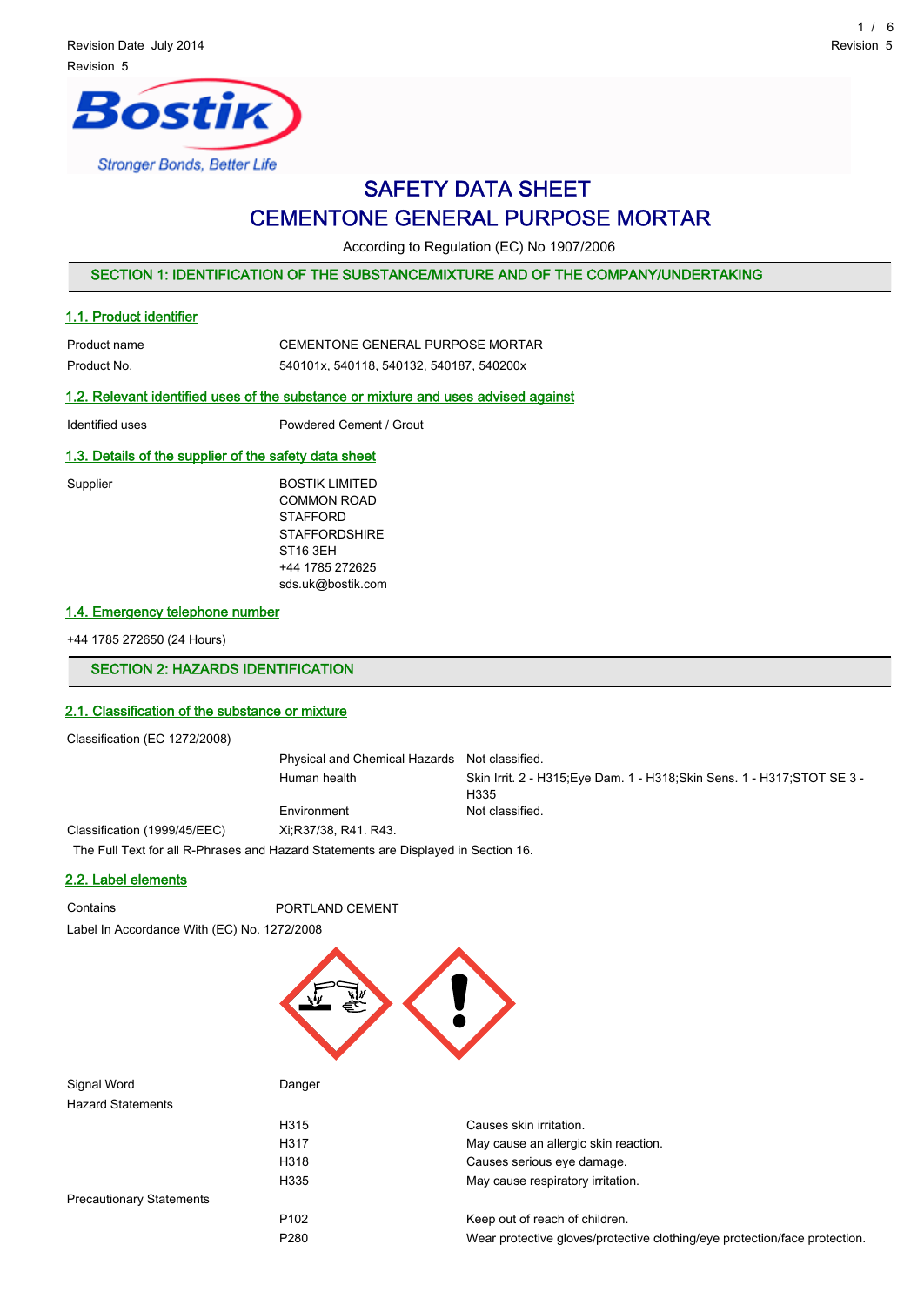# CEMENTONE GENERAL PURPOSE MORTAR

|                                        | P <sub>261</sub> | Avoid breathing dust.                                                                                                               |
|----------------------------------------|------------------|-------------------------------------------------------------------------------------------------------------------------------------|
|                                        | P302+352         | IF ON SKIN: Wash with plenty of soap and water.                                                                                     |
|                                        | P305+351+338     | IF IN EYES: Rinse cautiously with water for several minutes. Remove<br>contact lenses, if present and easy to do. Continue rinsing. |
|                                        | P402+404         | Store in a dry place. Store in a closed container.                                                                                  |
|                                        | P <sub>501</sub> | Dispose of contents/container in accordance with local regulations.                                                                 |
| Supplementary Precautionary Statements |                  |                                                                                                                                     |
|                                        | P <sub>271</sub> | Use only outdoors or in a well-ventilated area.                                                                                     |
|                                        | P <sub>264</sub> | Wash contaminated skin thoroughly after handling.                                                                                   |
|                                        | P304+340         | IF INHALED: Remove victim to fresh air and keep at rest in a position<br>comfortable for breathing.                                 |
|                                        | P333+313         | If skin irritation or rash occurs: Get medical advice/attention.                                                                    |
|                                        | P361             | Remove/Take off immediately all contaminated clothing.                                                                              |
|                                        | P362             | Take off contaminated clothing and wash before reuse.                                                                               |
|                                        | P363             | Wash contaminated clothing before reuse.                                                                                            |
|                                        | P403+233         | Store in a well-ventilated place. Keep container tightly closed.                                                                    |

# 2.3. Other hazards

The grain size distribution of Silica Sand means that it is not hazardous. However, any respirable Crystalline Silica dust generated by processing and handling of Silica Sand may cause health effects. (EH40 Long Term Exposure Limit for Silica, respirable crystalline is 0.3 mg.m3).

#### SECTION 3: COMPOSITION/INFORMATION ON INGREDIENTS

#### 3.2. Mixtures

| ALPHA QUARTZ                                     |                   |                                                | 10-30%  |
|--------------------------------------------------|-------------------|------------------------------------------------|---------|
| CAS-No.: 14808-60-7                              | EC No.: 238-878-4 |                                                |         |
| Classification (EC 1272/2008)<br>Not classified. |                   | Classification (67/548/EEC)<br>Not classified. |         |
| PORTLAND CEMENT                                  |                   |                                                | 60-100% |
| CAS-No.: 65997-15-1                              | EC No.: 266-043-4 |                                                |         |
| Classification (EC 1272/2008)                    |                   | Classification (67/548/EEC)                    |         |
| Skin Irrit. 2 - H315<br>Eye Dam. 1 - H318        |                   | Xi; R41, R37/38.<br>R43.                       |         |
| Skin Sens. 1 - H317                              |                   |                                                |         |
| STOT SE 3 - H335                                 |                   |                                                |         |

The Full Text for all R-Phrases and Hazard Statements are Displayed in Section 16.

#### SECTION 4: FIRST AID MEASURES

#### 4.1. Description of first aid measures

#### Inhalation

Remove victim immediately from source of exposure. Move the exposed person to fresh air at once. Get medical attention if any discomfort continues.

Ingestion

DO NOT induce vomiting. Get medical attention immediately.

Skin contact

Wash off promptly and flush contaminated skin with water. Promptly remove clothing if soaked through and flush skin with water. Get medical attention if irritation persists after washing.

Eye contact

Rinse the eye with water immediately. Continue to rinse for at least 15 minutes and get medical attention.

#### 4.2. Most important symptoms and effects, both acute and delayed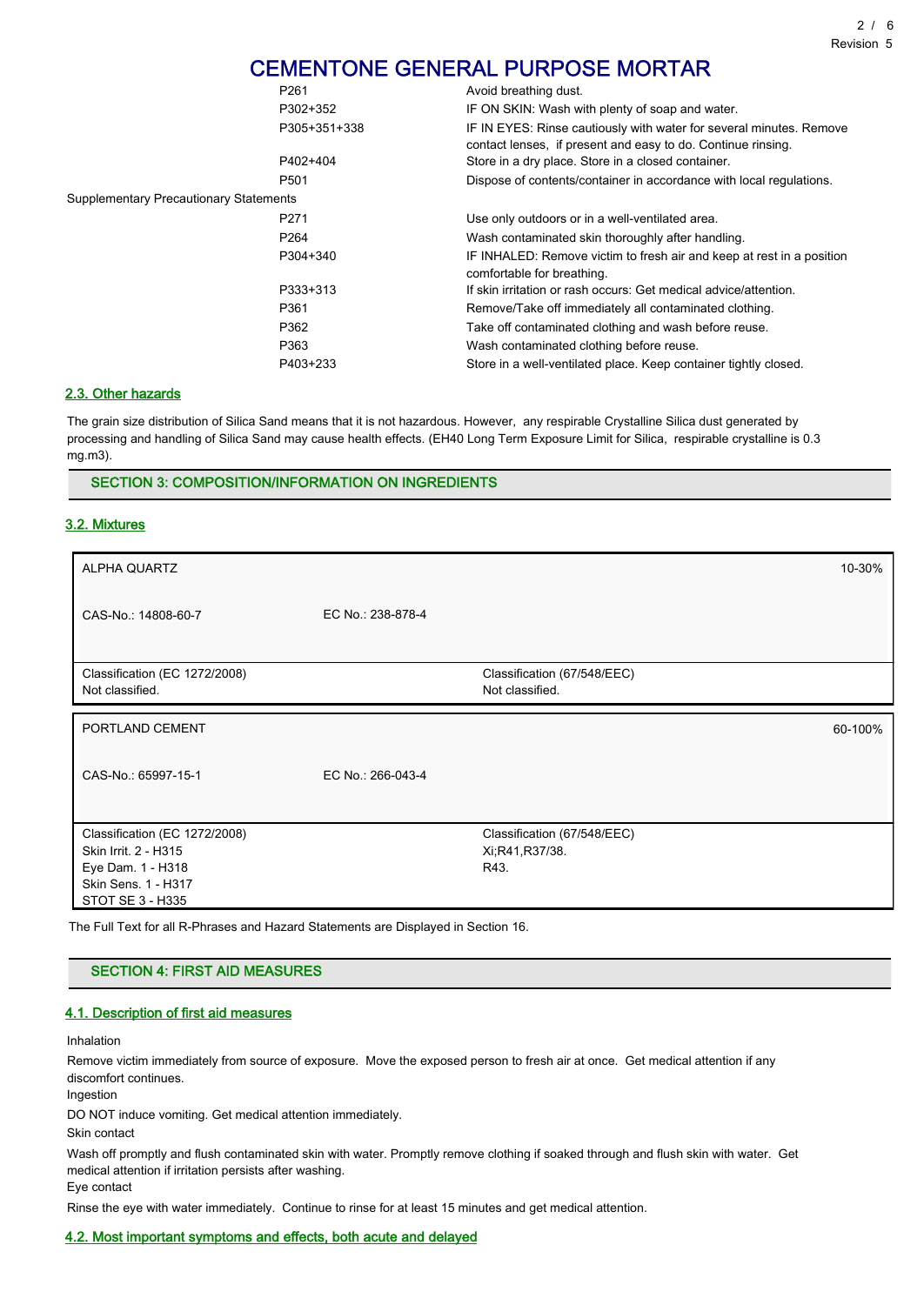#### 4.3. Indication of any immediate medical attention and special treatment needed

#### SECTION 5: FIREFIGHTING MEASURES

#### 5.1. Extinguishing media

Extinguishing media Use fire-extinguishing media appropriate for surrounding materials.

#### 5.2. Special hazards arising from the substance or mixture

Specific hazards

Fire creates: Toxic gases/vapours/fumes of: Carbon monoxide (CO). Carbon dioxide (CO2).

#### 5.3. Advice for firefighters

Protective equipment for fire-fighters

Use protective equipment appropriate for surrounding materials.

# SECTION 6: ACCIDENTAL RELEASE MEASURES

#### 6.1. Personal precautions, protective equipment and emergency procedures

Avoid contact with skin and eyes. Provide adequate ventilation. Avoid inhalation of dust. Use protective gloves, goggles and suitable protective clothing.

#### 6.2. Environmental precautions

Do not allow to enter drains, sewers or watercourses.

#### 6.3. Methods and material for containment and cleaning up

Collect spillage in containers, seal securely and deliver for disposal according to local regulations.

#### 6.4. Reference to other sections

For personal protection, see section 8.

### SECTION 7: HANDLING AND STORAGE

#### 7.1. Precautions for safe handling

Provide good ventilation. Avoid inhalation of dust and contact with skin and eyes.

#### 7.2. Conditions for safe storage, including any incompatibilities

Store in tightly closed original container in a dry, cool and well-ventilated place. Keep in original container. Storage Class

Chemical storage.

#### 7.3. Specific end use(s)

Usage Description

\*IMPORTANT\* Use within time period as indicated on packaging.

#### SECTION 8: EXPOSURE CONTROLS/PERSONAL PROTECTION

#### 8.1. Control parameters

| Name                | <b>STD</b> | TWA - 8 Hrs                    | STEL - 15 Min | <b>Notes</b> |
|---------------------|------------|--------------------------------|---------------|--------------|
| <b>ALPHA QUARTZ</b> |            | $0.3 \,$ mg/m $3$<br>resp.dust |               |              |

Ingredient Comments WEL = Workplace Exposure Limits

8.2. Exposure controls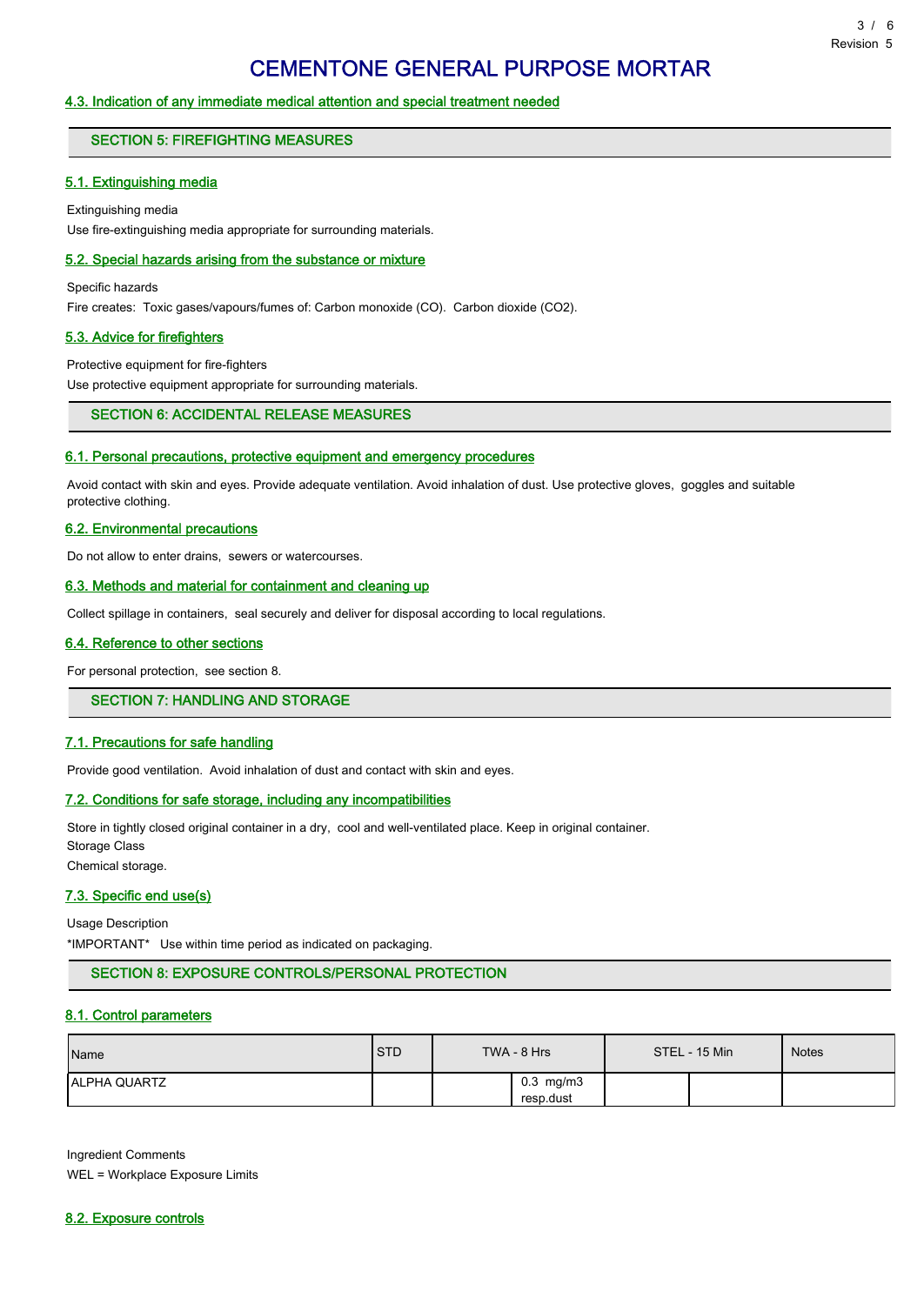# CEMENTONE GENERAL PURPOSE MORTAR

Protective equipment





Engineering measures

Provide adequate general and local exhaust ventilation.

Respiratory equipment

In case of inadequate ventilation use suitable respirator.

Hand protection

Protective gloves must be used if there is a risk of direct contact or splash. Use protective gloves made of: Nitrile.

Eye protection

Wear dust resistant safety goggles where there is danger of eye contact.

Other Protection

Provide eyewash station. Wear appropriate clothing to prevent repeated or prolonged skin contact.

Hygiene measures

DO NOT SMOKE IN WORK AREA! Wash hands at the end of each work shift and before eating, smoking and using the toilet. Promptly remove any clothing that becomes contaminated. Wash promptly with soap & water if skin becomes contaminated. When using do not eat, drink or smoke.

# SECTION 9: PHYSICAL AND CHEMICAL PROPERTIES

# 9.1. Information on basic physical and chemical properties

Colour Grey.

Appearance Powder, dust

#### 9.2. Other information

# SECTION 10: STABILITY AND REACTIVITY

#### 10.1. Reactivity

No data available

#### 10.2. Chemical stability

Stable under normal temperature conditions.

#### 10.3. Possibility of hazardous reactions

Not available. Hazardous Polymerisation Unknown.

### 10.4. Conditions to avoid

Avoid contact with strong oxidisers.

#### 10.5. Incompatible materials

Materials To Avoid Bases, alkalis (inorganic). Acids, oxidising.

#### 10.6. Hazardous decomposition products

Fire or high temperatures create: Carbon monoxide (CO). Carbon dioxide (CO2).

# SECTION 11: TOXICOLOGICAL INFORMATION

# 11.1. Information on toxicological effects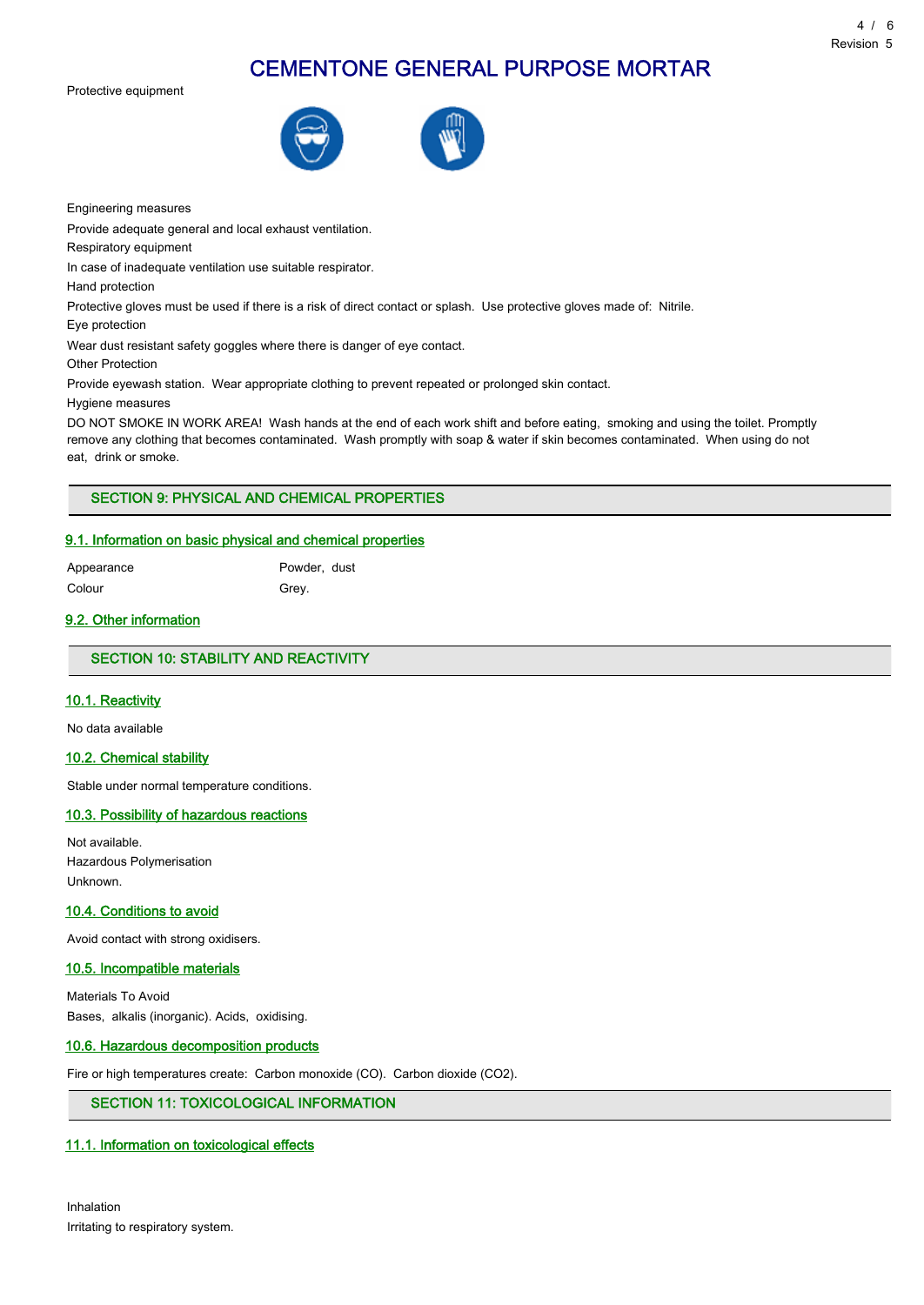Ingestion

May cause discomfort if swallowed. May cause stomach pain or vomiting.

Skin contact

Irritating to skin. May cause sensitisation by skin contact.

Eye contact

Risk of serious damage to eyes. Contact with concentrated chemical may very rapidly cause severe eye damage, possibly loss of sight. Medical Considerations

Skin disorders and allergies.

#### SECTION 12: ECOLOGICAL INFORMATION

#### **Ecotoxicity**

The product components are not classified as environmentally hazardous. However, this does not exclude the possibility that large or frequent spills can have a harmful or damaging effect on the environment.

#### 12.1. Toxicity

No data available

#### 12.2. Persistence and degradability

Degradability There are no data on the degradability of this product.

#### 12.3. Bioaccumulative potential

Bioaccumulative potential No data available on bioaccumulation.

#### 12.4. Mobility in soil

Mobility: Not relevant, due to the form of the product.

#### 12.5. Results of PBT and vPvB assessment

No data available

#### 12.6. Other adverse effects

Not available.

#### SECTION 13: DISPOSAL CONSIDERATIONS

#### 13.1. Waste treatment methods

Dispose of waste and residues in accordance with local authority requirements.

# SECTION 14: TRANSPORT INFORMATION

General The product is not covered by international regulation on the transport of dangerous goods (IMDG, IATA, ADR/RID).

#### 14.1. UN number

Not applicable.

#### 14.2. UN proper shipping name

Not applicable.

#### 14.3. Transport hazard class(es)

Transport Labels

No transport warning sign required.